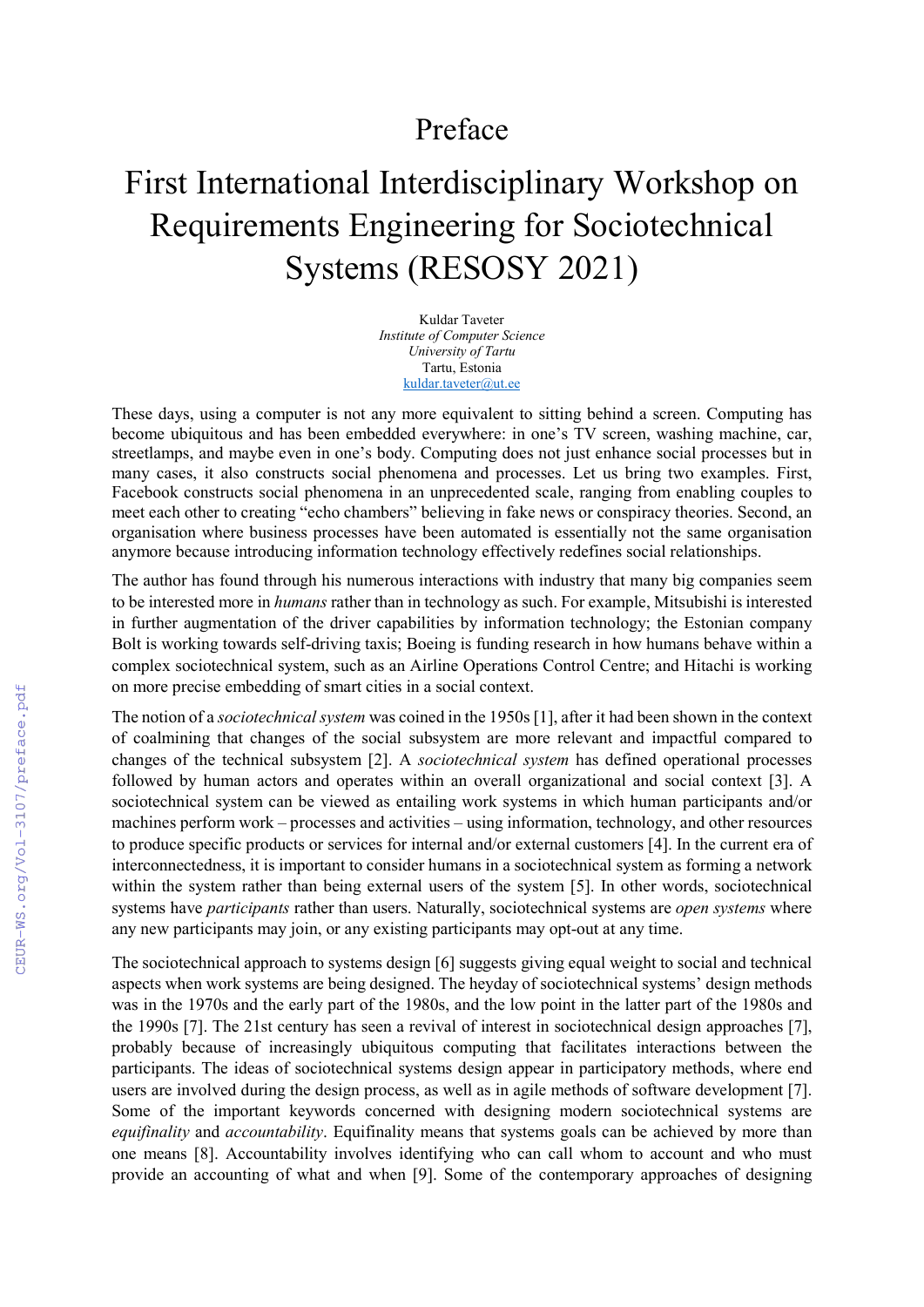sociotechnical systems [10-11] cater for both equifinality and accountability by using the abstraction metaphors of goals and agents (actors), where the goals of a sociotechnical system that can be achieved by different means by human and man-made agents playing different participant roles of the system.

A crucial part of designing a sociotechnical system is requirements elicitation and representation, which has so far received little attention as a separate discipline. To further enhance this discipline, the purpose of the First International Interdisciplinary Workshop on Requirements Engineering for Sociotechnical Systems (RESOSY 2021) was to present dedicated and holistic methods of engineering requirements for both social and technical aspects of sociotechnical systems. To that end, the workshop brought together researchers and practitioners from the fields of information systems, human-computer interaction, requirements engineering, and digital product design.

The first paper included by these proceedings elaborates the contents of the keynote talk of the workshop that was given by Professor Mārīte Kirikova from Riga Technical University in Latvia. In her paper, Mārīte Kirikova discusses the challenges of continuous requirements engineering for sociotechnical systems that originate from diverse and fast changes in systems contexts, project-based issues, and the multi-systems nature of sociotechnical systems. She argues for the necessity of flexible frameworks and new ways of knowledge management in the development of sociotechnical systems. She proposes to achieve a holistic view on sociotechnical systems and requirements engineering for them by means of methods for fractal knowledge representation.

The paper by Steven Alter from the University of San Francisco, USA is dedicated to treating sociotechnical systems as work systems. The paper proposes to elicit and represent requirements for sociotechnical systems as work systems in terms of portrayals and characteristics of work systems and work system elements, performance variables, facets of work, functions performed by subsystems, work system design principles, division of responsibilities, interaction patterns, and the characterization of smartness in devices and systems. The paper explains how these aspects are useful for identifying requirements for sociotechnical systems in general and for their smaller subset – mixed initiative systems.

The paper by Mohamad Gharib and Ishaya Peni Gambo focuses on how to complement business process modelling with social and organizational aspects. The paper puts forward a two-stage approach that begins with capturing the social and organizational context of the business process by means of Tropos goal models of the actors and Tropos models of goal dependencies between the actors. This is followed by capturing the control flow of the activities corresponding to the goals by applying the Workflow-net with Actors (WFA-net) approach earlier proposed earlier by Gharib, Giorgini, and Mylopoulos.

The paper by Syazwanie Filzah Binti Zulkifli, Cheah Wai Shiang, and Nurfauza Binti Jali proposes to elicit emotional requirements by employing the Human Oriented Method for Eliciting Requirements (HOMER) proposed earlier by Willmann and Sterling. The paper also demonstrates how emotional requirements can be represented by different kinds of models employing the metaphor of agent: goal models by Sterling and Taveter and Tropos goal models enhanced by emotional goals, as well as emotion-oriented role models, domain knowledge models, scenario models, interaction models, behavior models, and agent knowledge models by Sterling and Taveter.

The paper by Kerli Mooses reports on *do/be/feel* workshops for requirements elicitation and co-design that were carried out with 38 adults with the purpose to find out what would be an ideal app supporting physical activities by adults. The workshops sought answers to the questions (1) what should such app do? (2) what should such app be like, i.e., what should be the quality characteristics of such app? (3) how should such app make one feel? (4) which roles are associated with the app? The results of the questions (1)-(4) were combined into a goal model consisting of the corresponding functional goals, quality goals, emotional goals, and roles.